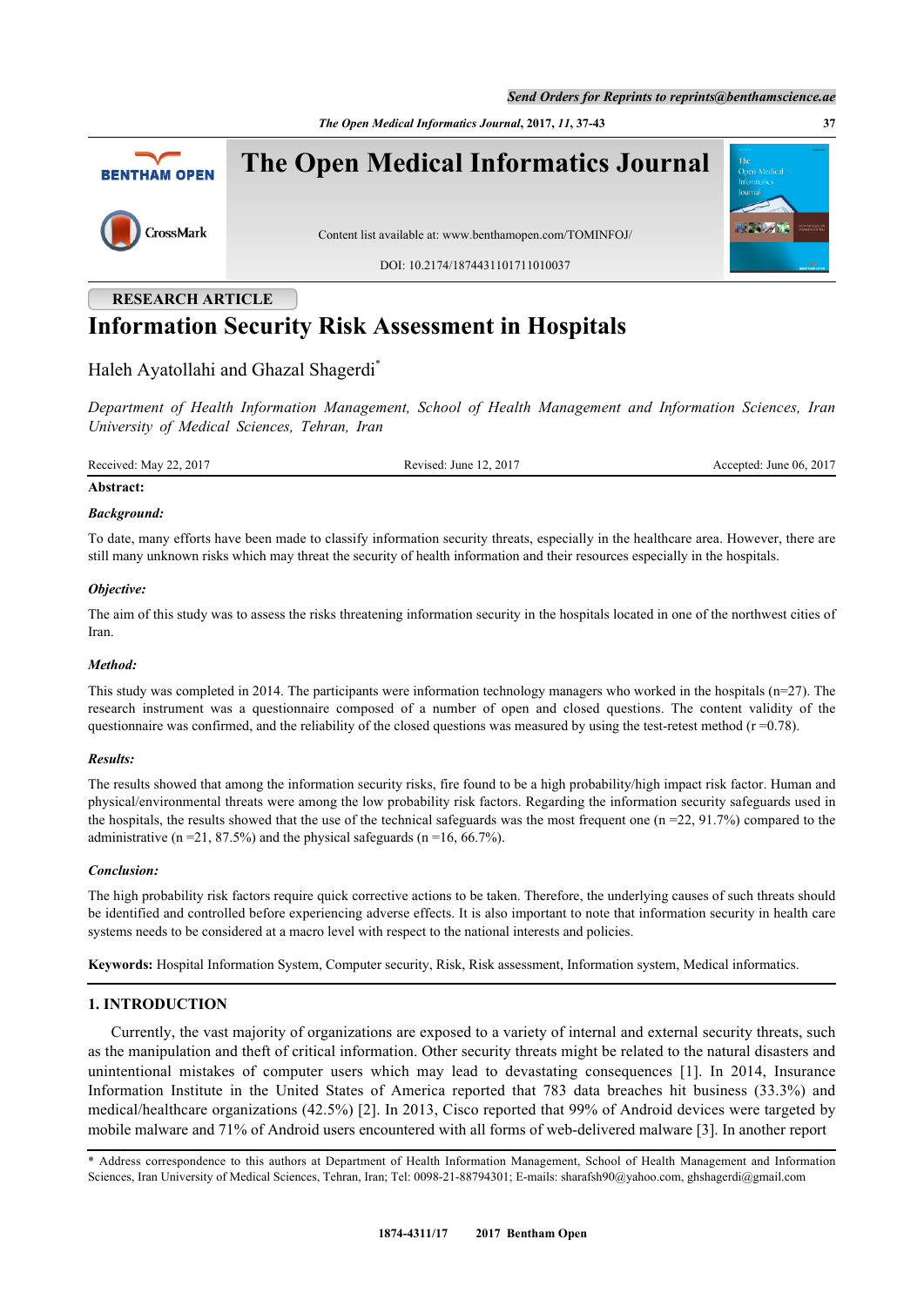about cyber security trends and challenges, it was revealed that in 2014, 64% of organizations indicated that their security infrastructure was up to date and constantly upgraded. However, in 2015, that number reduced to 59% [\[4](#page-5-3)]. This evidence shows that organizations are facing a greater attack surface, the growing proliferation and sophistication of attack models, and more complexity within the network [[3\]](#page-5-2).

Similar to other organizations, healthcare organizations are at risk of information security threats. Meanwhile, they are encouraged to use and share electronic health information. They are especially vulnerable targets for data breaches due to the value of health information. Therefore, protecting health information seems to be more challenging than before in the healthcare organizations [\[5](#page-5-4)].

Generally, health information security deals with three aspects; namely, protecting patients' data confidentiality, ensuring data integrity, as well as assuring data availability. Ignoring any of these aspects may cause a number of problems, such as legal issues or financial losses for hospitals and health care providers [[6](#page-5-5) - [8](#page-5-6)]. By contrast, improving information security will increase the confidence of patients and clinicians, and may lead to the better use of the health data [\[6](#page-5-5), [7](#page-5-7), [9](#page-5-8)].

Although many efforts have been made to classify information security threats, especially in the healthcare area, there are still many unknown risks which may threat the security of health information and their resources [[10\]](#page-5-9). The most common threats to the information security are unauthorized use of software and computers for communications and illegal activities. The discharged employees can be another threat to data integrity and to overcome this issue, the users' access level should be controlled. In addition, the data integrity can be threatened by hackers, unauthorized users and Trojan horses [[7](#page-5-7)]. Therefore, it is important to identify the information security risks in hospitals to be able to cope with the potential damages in the future. In fact, to minimize losses caused by a variety of security threats, information security risk management is necessary [\[1\]](#page-5-0). The purpose of information security risk management is to protect the security in the systems which store, process, or transfer organizational information [[11](#page-5-10)]. In order to manage the risks, there should be a plan to assess the severity of threats and to determine the potential risks [[7\]](#page-5-7). In fact, the process of risk assessment or risk analysis is the first step in the process of risk management [[11](#page-5-10) - [13\]](#page-5-11).

There are several methods for assessing information security risks and most of them include identifying threats and vulnerabilities, analyzing the probability and impact associated with the known threats, and ultimately, prioritizing the risks to determine the appropriate level of training and controls necessary for effective mitigation [[14\]](#page-5-12). For example, the IT-GrundsChutz method, which was proposed by the Federal Office for Information Security in Germany, classified the threats to five groups (force majeure, organizational shortcomings, human error, technical failure and deliberate acts). In this method, safeguard measures were infrastructure, organization, personnel, software and hardware, communication and contingency planning [[15\]](#page-5-13). The NIST SP 800-30 is another method, in which the recommendations of the National Institute of Standards and Technology have been considered as a guideline for a comprehensive risk assessment program. In this method, the process of risk assessment is the first phase of the process of security risk management and includes nine steps: 1) system characterization, 2) threat identification, 3) vulnerability identification, 4) control analysis, 5) likelihood determination, 6) impact analysis, 7) risk determination, 8) control recommendations, and 9) results documentation [[15,](#page-5-13) [7\]](#page-5-7)

In Iran, although a number of studies have been conducted about the information security in hospitals [\[16](#page-5-14), [17\]](#page-5-15); few studies have focused on assessing health information security risk factors and underlying causes of them. This paper aimed to use the NIST SP 800-30 guideline to investigate information security risks in the hospitals. The findings of this study can be used to improve the performance of information technology department and health information security in the hospitals.

#### **2. METHODS**

This was a mixed methods study which was completed in 2014. The participants were the managers of the information technology departments of the hospitals located in one of the cities in the north-west of Iran  $(n = 27)$ . However, three hospitals were excluded from the study due to the lack of cooperation and finally, 24 IT managers participated in the study. Due to the limited number of participants, no sampling method was used. In order to collect data, a questionnaire was designed based on the literature review and the NIST SP 800-30 guideline [\[7](#page-5-7), [18](#page-5-16) - [20](#page-6-0)]. The questionnaire had three sections, personal information (4 questions), systems' characteristics and information security status in the hospitals (8 questions), and risk identification. The last section included natural disasters (6 items, e.g., fire, earthquake), human threats (12 items, e.g., hackers, terrorisms), and physical/environmental threats (6 items, e.g.,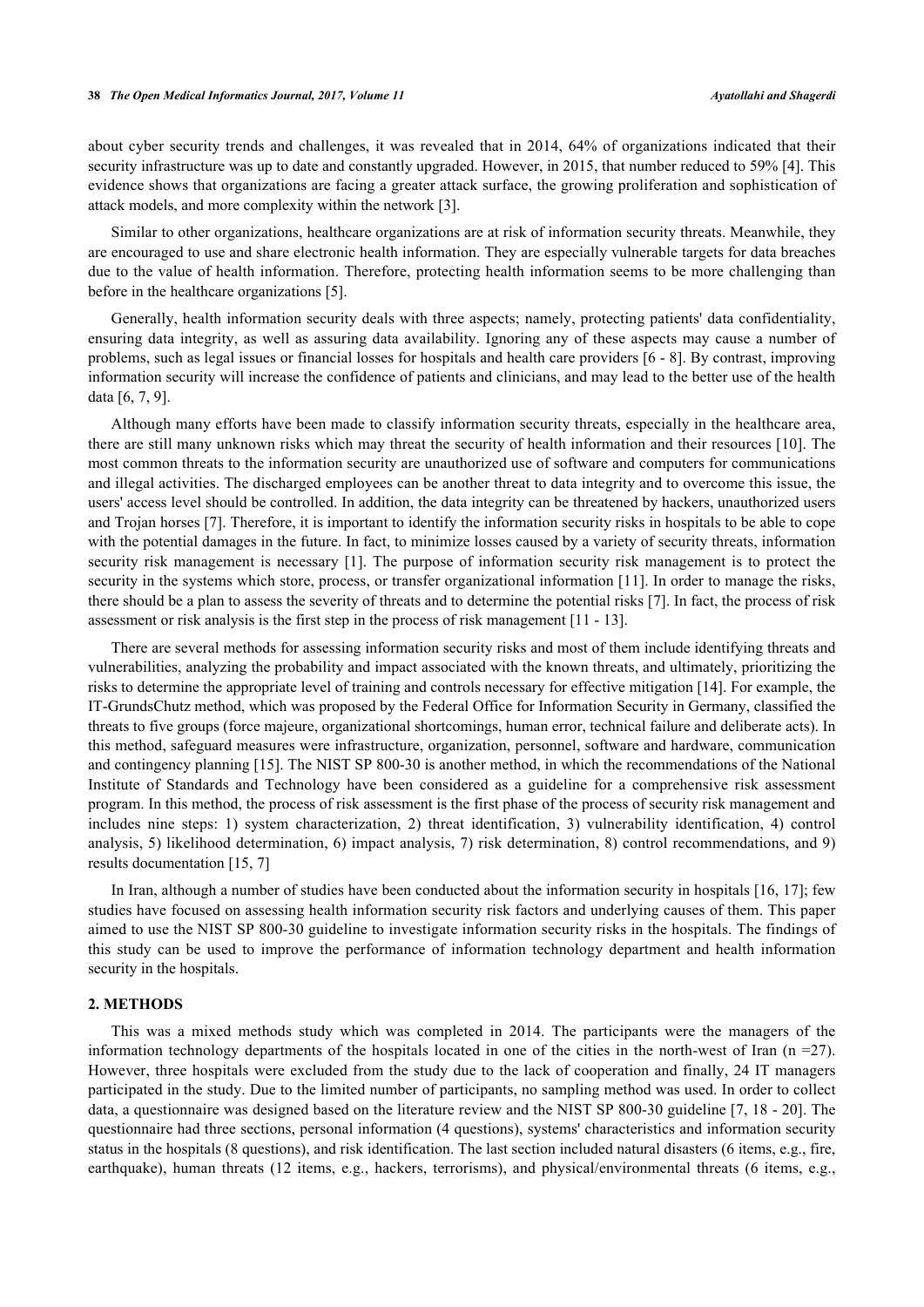network cable disconnection, chemical spill). Each of the participant was asked to determine the likelihood of the threat/risk occurrence on a three-point likert scale (high=1.0, medium=0.5, low=0.1). Similarly, the impact of each threat/risk had to be determined on a three-point likert scale (high=100, medium=50, low=10). The open-ended questions were considered to ask the participants about the underlying causes of each threat, current solutions, and future control solutions. The content and face validity of the questionnaire was confirmed by four experts in the field of health information management and medical informatics. The reliability of the Likert scale questions was examined using the test-retest method  $(r = 0.78)$ . To analyze data, both quantitative and qualitative methods (thematic analysis) were used.

In order to identify the level of risks for information security, three methods have been suggested. These are quantitative, semi-quantitative, and qualitative methods. In the quantitative approach, the numerical value of the risk impact and the risk probability are calculated and the risks are determined. In semi-quantitative assessment, the risks are classified according to their impacts and the likelihood of occurrence. The qualitative methods explain the likelihood of impacts and are used when calculating the numerical value of risks is difficult [\[12\]](#page-5-17). In this study, the quantitative approach was used to identify the risks (Table **[1](#page-2-0)**) [[8\]](#page-5-6). As Table **[1](#page-2-0)** shows, the risk scores between > 50 and 100 require a rapid corrective action plan. The risk scores between >10 and 50 needed a corrective action to be taken in a reasonable time. The risks scores between 1 and 10 could be accepted without taking any action [\[9](#page-5-8)].

#### <span id="page-2-0"></span>**Table 1. Risk-level matrix.**

| Impact                         |                               |                           | <b>Risk</b>      |
|--------------------------------|-------------------------------|---------------------------|------------------|
| High(100)                      | Moderate (50)                 | Low (10)                  | Likelihood       |
| High $1.0 \times 100 = 100$    | High $1.0 \times 50 = 50$     | Moderate $1.0\times10=10$ | High $(1.0)$     |
| High $0.5 \times 100 = 50$     | Moderate $0.5 \times 50 = 25$ | Low $0.5 \times 10 = 5$   | Moderate $(0.5)$ |
| Moderate $0.1 \times 100 = 10$ | Low $0.1 \times 50 = 5$       | Low $0.1 \times 10 = 1$   | Low $(0.1)$      |

#### **3. RESULTS**

As noted before, 24 IT managers who worked in 24 hospitals took part in this study. The mean age of the participants was (37.0 $\pm$  6.2) years old and most of them were men (83.3%, n = 20). More than half of the participants  $(87.5\% \text{ n} = 21)$  had an educational background in computer science. In terms of the work experience, most of the participants (75%, n =18) had a work experience of 15 years or less. In this section, nine steps of the risk assessment process are summarized.

#### **3.1. System Characterization**

The results showed that among different information systems used in the hospitals, the use of financial information systems (n =24, 100%) and admission, discharge, transfer (ADT) systems (n =22, 91.7%) had the highest frequency. The most common computers were desktop computers (PC)  $(n = 24, 100\%)$  followed by the laptop  $(n = 13, 54.1\%)$  and in most cases, each information system had more than 20 users (n =23, 95.8%).

#### **3.2. Threat Identification**

As noted before, the questionnaire used in this study was designed based on the literature review. The questionnaire included three categories of the information security threats in hospitals. These categories were natural disasters (e.g., fire, earthquake, and flood), human threats (e.g., hacking, terrorism, and spy), and physical/environmental threats (e.g., power outage, chemical spill, and inappropriate ventilation).

#### **3.3. Vulnerability Identification**

The results showed that some of the underlying causes of natural disasters like fire included old electrical wiring, old networks for electric power transmission, and the lack of fire or smoke alarm systems. The underlying causes of human threats included inappropriate platform of networks, a lack of firewall, a lack of proper physical, technical, and administrative safeguards, and a lack of access to a strong and up to date antivirus. Regarding the physical/environmental threats, the related causes could be an inappropriate structure of the networks, careless computer users and other staff, an inappropriate place for computers and related equipment, inadequate ventilation, and making changes and repairs in the buildings without communicating with the department of information technology.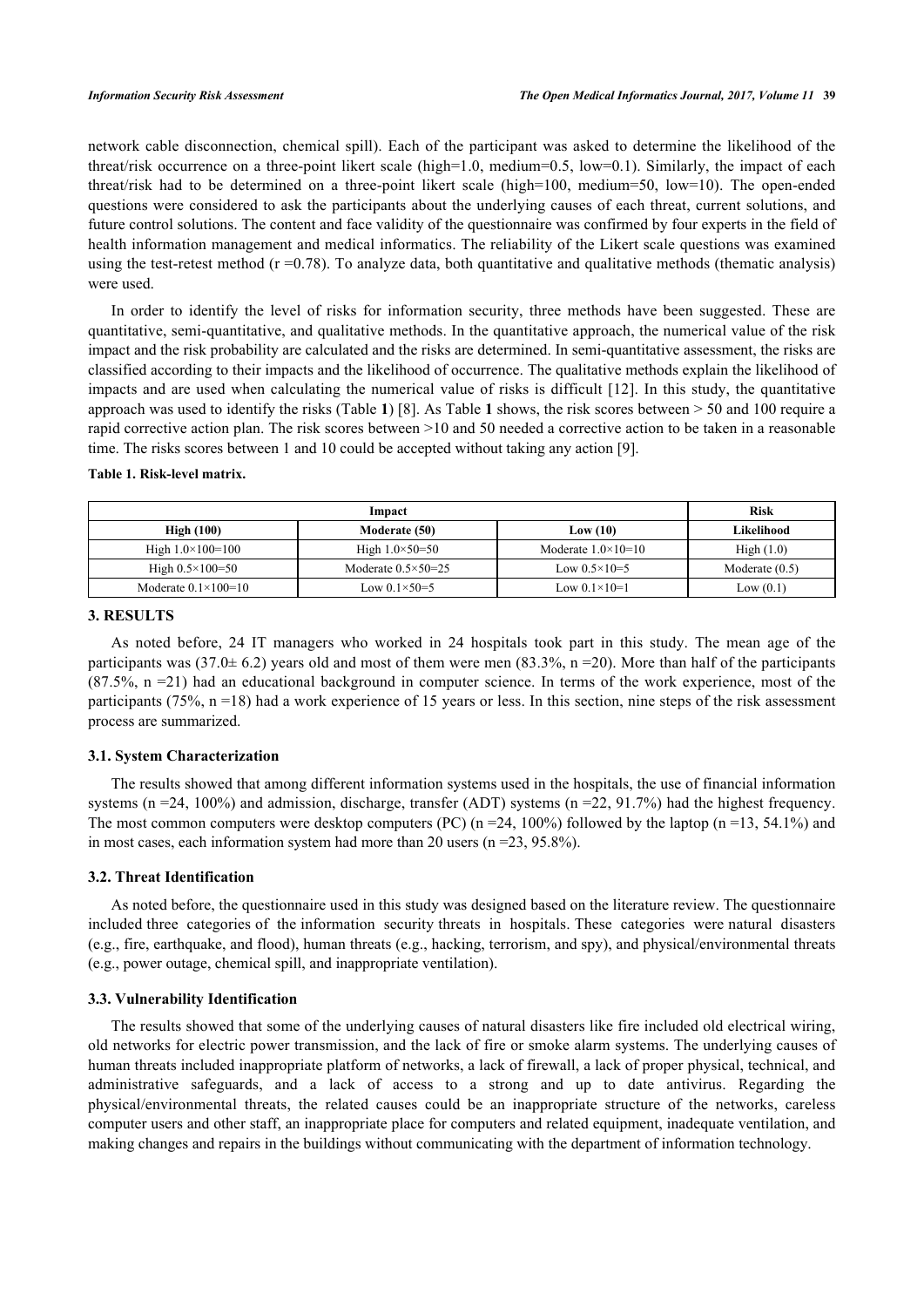### **3.4. Control Analysis**

Regarding the information security safeguards used in the hospitals, the results showed that the use of the technical safeguards was the most frequent one (n = 22, 91.7%) compared to the administrative (n =  $21, 87.5\%$ ) and the physical safeguards (n =16, 66.7%). Overall, about half of the hospitals (n =12, 50%) used the physical, technical, and administrative safeguards to protect information security simultaneously. The most common security control methods included the preventive control actions, such as access control and user authentication ( $n = 22, 91.7\%$ ) and the detective control tests ( $n = 20$ , 83.3%).

#### **3.5. Likelihood Determination**

Among natural disasters, earthquakes  $(0.47+0.36)$  and fire  $(0.41+0.30)$  had the highest likelihood and flood  $(0.11\pm0.08)$  had the lowest likelihood of occurrence. Among human threats, computer viruses  $(0.49\pm0.37)$  and intentional removal of information (0.3+0.35) had the highest probability of occurrence. In contrast, the extortion and financial abuse ( $0.1\pm0$ ) followed by sending rude emails ( $0.13\pm0.18$ ) had the lowest likelihood of occurrence. Among physical/environmental threats, the disconnection of network cables  $(0.46\pm0.39)$  and the leakage of fluid from the roof or pipes  $(0.41\pm0.33)$  had the highest probability and chemical spills on the computers  $(0.13\pm0.11)$  had the lowest likelihood of occurrence.

#### **3.6. Impact Analysis**

Among natural disasters, fire (61.66+41.46) and earthquake (45.83+36.47) were found to have the highest impact on the information security and storm  $(15.4 \pm 19.7)$  was found to have the lowest impact. Among human threats, the intentional remove of information  $(48.75 + 42.56)$  and computer viruses  $(44.16 + 37.17)$  were reported to have the highest impact on the information security and sending rude e-mails  $(10+0)$  was found to have the lowest impact. Among physical/environmental threats, the network cable disconnection (45.41+43.93) and fluid leakage from the roof or pipes  $(45+41.8)$  were found to have the highest impact and chemical spills on the computers  $(13.3+11.2)$  was reported to have the lowest impact.

#### **3.7. Risk Determination**

Among natural threats, the risk of fire was assessed at a high level, and overall, the risk of human and physical/environmental threats was evaluated at a low level (Table**1**).

#### **3.8. Control Recommendations**

In order to control the risk of fire, the use of early warning fire and smoke detection systems in different areas of the hospitals and power system automation were suggested. Regarding human threats, defining access level, training computer users and applying administrative, technical and physical safeguards were recommended. The results also showed that to reduce the risk of physical/environmental threats, the use of physical safeguards and appropriate ventilation and cooling equipment in the IT rooms is of high importance.

#### **4. DISCUSSION**

Security is an important issue when dealing with information, particularly in the health care settings where the nature of information is critical and confidential [\[21](#page-6-1)]. Although implementing absolute security is impossible, a security plan is necessary to attain an appropriate or a reasonable level of information security in different organizations. In this case, various parties, such as the individuals, private organizations and companies, and the government agencies will be more confident to be involved in information sharing and taking steps towards a digital world[[2\]](#page-5-1). Currently, information systems and computers are the most important assets in each organization that must be protected due to the value of information. Moreover, there is a direct relationship between the complexity of an organization, its interaction with other companies, and the importance of the generated information. As a result, all organizations are required to adopt an information security risk management approach to be able to identify the potential threats and risks to the information security [[14\]](#page-5-12).

In the health care organizations, the advances in information and communication technologies (ICT) have caused health information to be confronted with new security and privacy threats [\[22](#page-6-2)]. As a result, many healthcare organizations aim to upgrade the security of their information systems to protect their databases against unauthorized access [[21](#page-6-1) - [24\]](#page-6-3). Since it is impossible to control all security threats, the need arises for a systematic documented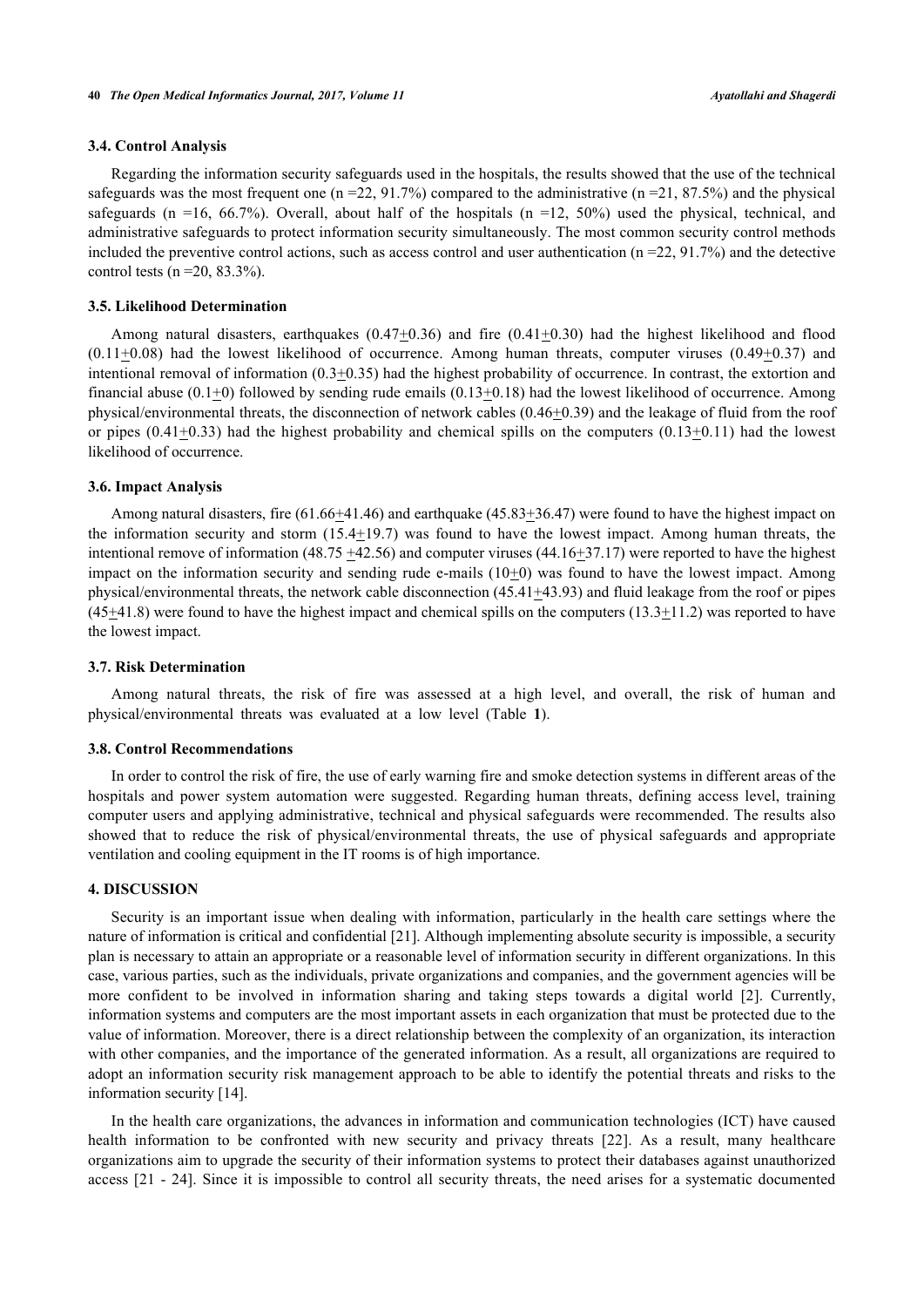method to prioritize the risks and provide mitigation plans[[25\]](#page-6-4). Overall, the process of information security risk management supports the organizational strategic objectives and enables the staff to identify the risk factors around the information processing chain [\[12](#page-5-17)]. As noted before, the risk analysis is the first step of the process of risk management, and is a structured and systematic effort to identify the risks and their impacts [\[14](#page-5-12)].

In the current study, health information security risks were investigated and the findings showed that among natural disasters, the highest probability of occurrence and the highest impact on information security belonged to fire. Generally, Iran is prone to disasters and it is ranked as one of the most disaster prone countries in the world with floods, drought and earthquakes being the most frequent natural disasters [\[26\]](#page-6-5). Apart from these, some areas are extremely vulnerable to the possible fire incidents and natural disasters. For example, earthquakes may increase the chance of fire formation. Therefore, fire could be man-made or natural depending on how the fire is started [[27\]](#page-6-6) and identifying the preparation priorities and elevating the preparation level of reaction against fire incidents are enormously essential (26). One of the solutions is providing continuous backups of critical data. Backups are integral part of any recovery plan and it is important to make sure that the copies of backups are stored off-site. All of the backups should not be stored in the same location as the servers. If copies of backups are stored in a separate location, there might be an opportunity to restore data, even if a fire completely destroys the building [\[27](#page-6-6)].

The findings also showed that among human threats, computer viruses had the highest probability of occurrence. Generally, human threats can be developed in two ways. One way is related to the people who do not follow security guidelines, forget security considerations, and are not aware of the consequences of their work. The other way is related to those who consciously violate the security guidelines to contribute to the occurrence of a risk. (1) According to Jouini et al, viruses and computer worms are threats caused by intentional human actions that can destroy a high level of information and resources [[28](#page-6-7)]. Similarly, Bakhtiyari Shahri and Zuraini suggested that the user's activities are the biggest threat to the security of information systems [\[10](#page-5-9)]. In case of human threats, the employment of dedicated staff and the use of original and updated anti-viruses can be useful. Although the available antivirus software is used to detect and remove the viruses by using various methods, the existing methods are not sufficient as new viruses are created. Therefore, an intelligent threat identification and intrusion detection system is necessary to handle different types of viruses [\[29](#page-6-8)].

Regarding the physical/environmental threats, the findings showed that the network cable disconnection had the highest probability of occurrence. Therefore, it is necessary to identify and control the underlying causes of risks to be able to control the consequences. For example, in case of fire, the use of standard server rooms, automatic power outages systems, and fire and smoke alarms can be useful. Moreover, renewing network infrastructure and modernizing cables, continuous monitoring, personnel training, and using high quality equipment are recommended. To improve the physical/environmental safeguards, the use of video surveillance, expert security staff, intrusion detection systems, innovative architectural and engineering approaches are also suggested to avoid external agents and unauthorized staff access to the data centres [[30\]](#page-6-9). Finally, it can be concluded that hospital managers, information technology managers and other policy makers should work together and address the security gaps existing in the hospitals in order to plan properly and to avoid information security challenges in the future.

#### **5. LIMITATION**

The current study had some limitations. First of all, in this study data were collected from the hospitals located in north-west of Iran. While the results of this research might be only considered relevant to the settings of the study, the transparency of the research method can help other researchers to investigate information security threats in other settings or other countries.

Another limitation might be related to the limited number of the participants. In fact, due to the time and financial constraints, the study was completed in one of the north-west cities of Iran. To ensure the appropriateness of the questionnaire and to be able to compare the probability and impacts of threats, conducting future research with a bigger sample size and in other settings is recommended.

#### **CONCLUSION**

In this study, health information security risk analysis was conducted. Among the information security risks, fire found to be a high probability/high impact risk factor. Human and physical/environmental threats were among the low probability risk factors. The high probability risk factors require quick corrective actions to be taken. Therefore, the underlying causes of such threats should be identified and controlled before experiencing adverse effects. It is important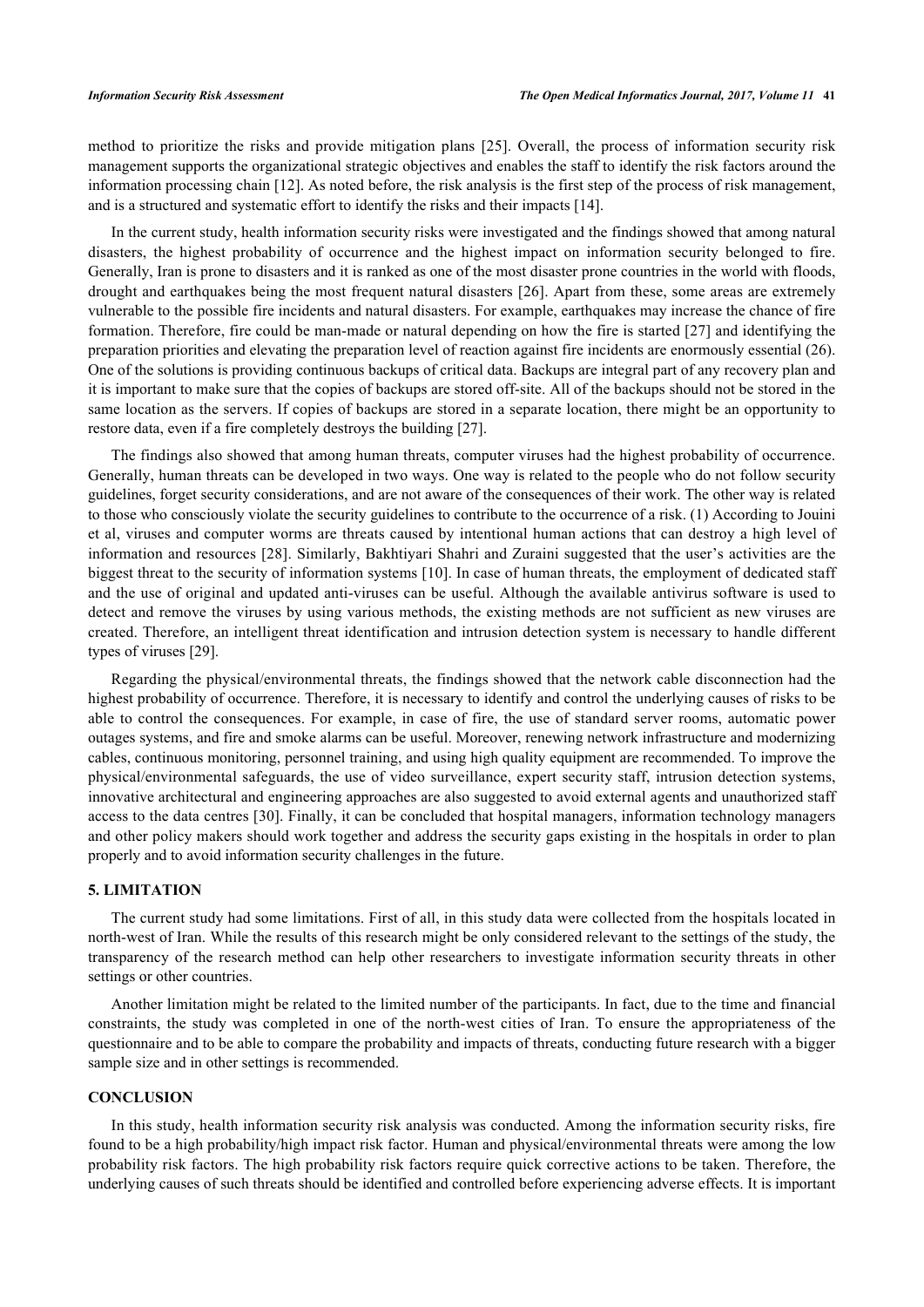to note that information security in health care systems needs to be considered at a macro level with respect to the national interests and policies.

#### **ETHICS APPROVAL AND CONSENT TO PARTICIPATE**

Not applicable.

### **HUMAN AND ANIMAL RIGHTS**

No Animals/Humans were used for studies that are base of this research.

#### **CONSENT FOR PUBLICATION**

Not applicable.

#### **CONFLICT OF INTEREST**

The authors confirm that article content has no conflict of interest.

#### **ACKONWLEDGEMENTS**

This work was supported by Iran University of Medical Sciences [IUMS/SHMIS\_92/593].

#### **REFERENCES**

- <span id="page-5-0"></span>[1] Ekelhart A, Fenz S, Neubauer TH. AURUM: A framework for information security risk management. Hawaii: U.S.A. TUM University. 2009; pp. In: Proceedings of the  $42<sup>nd</sup>$  Hawaii International Conference on System Sciences; 1-10.
- <span id="page-5-1"></span>[2] Hartwig RP, Wilkinson C. Cyber Risk: Threat and opportunity 2015. Available from: [http://www.iii.org/sites/default/files/docs/pdf/cyber\\_risk\\_wp\\_final\\_102015.pdf](http://www.iii.org/sites/default/files/docs/pdf/cyber_risk_wp_final_102015.pdf)
- <span id="page-5-2"></span>[3] Cisco 2014 Annual Security Report 2014. Available from: [http://www.cisco.com/web/offer/gist\\_ty2\\_asset/Cisco\\_2014\\_ASR.pdf](http://www.cisco.com/web/offer/gist_ty2_asset/Cisco_2014_ASR.pdf)
- <span id="page-5-3"></span>[4] Cisco 2016 Annual Security Report 2016. Available from: <http://signalpartners.fi/wp-content/uploads/2016/01/Cisco-security-report-2016.pdf>
- <span id="page-5-4"></span>[5] Mehraeen E, Ayatollahi H, Ahmadi M. A study of information security in Hospital Information Systems. HIM J 2013; 10(6): 779-88.
- <span id="page-5-5"></span>[6] Donahue K, Rahman S, Healthcare IT. Is your information at risk? Int J Net Sec App 2012; 4(5): 97-109.
- <span id="page-5-7"></span>[7] Stoneburner G, Goguen A, Feringa A. Risk management guide for information technology systems NIST SP 800-30 (USA) 2002. Jul. 54 p. Report No.: MD 20899-8930 [\[http://dx.doi.org/10.6028/NIST.SP.800-30](http://dx.doi.org/10.6028/NIST.SP.800-30)]
- <span id="page-5-6"></span>[8] Sharifian R, Nematollahi M, Monem H, Ebrahimi F. Investigating the HIPAA security safeguards in the HIS of teaching hospitals in Shiraz. HIM J 2013; 10(1): 1-12.
- <span id="page-5-8"></span>[9] Datta SP, Banerjee P. Risk management process for information security system. Int J Comput Sci Com 2010; 1(1): 33-8.
- <span id="page-5-9"></span>[10] Bakhtiyarishahri M, Zuraini I. Users as the biggest threats to security of Health Information Systems. Int J Comp Inform Tech 2012; 1(2): 29-33.
- <span id="page-5-10"></span>[11] The privacy and security gaps in health information exchanges USA American Health Information Management Association (AHIMA) and Healthcare Information and Management Systems Society (HIMSS) AHIMA/HIMSS HIE privacy and security joint work group 2011.
- <span id="page-5-17"></span>[12] Maham Y. Risk management of information technology projects. 2nd International conference on project management. 2006 March 5-6; Tehran, Iran.
- <span id="page-5-11"></span>[13] Asadi M. Information security technology: With a classified view information science. Iranian J Info Sci 2005; 4(20): 1-16.
- <span id="page-5-12"></span>[14] Robert P, Wilkinson C. Cyber risks: The growing threat USA: Insurance Institute Information (ICT); October 2013; 27.
- <span id="page-5-13"></span>[15] Nikolic B, Ruzic-Dimitrijevic L. Risk assessment of information technology systems. Issues in Informing Science and Information Technology 2009; 6(55): 595-615.
- <span id="page-5-14"></span>[16] Mehraeen E, Ayatollahi H, Ahmadi M. Health Information Security in Hospitals: the Application of Security Safeguards. Acta Inform Med 2016; 24(1): 47-50. [\[http://dx.doi.org/10.5455/aim.2016.24.47-50](http://dx.doi.org/10.5455/aim.2016.24.47-50)] [PMID: [27046944](http://www.ncbi.nlm.nih.gov/pubmed/27046944)]
- <span id="page-5-15"></span>[17] Zarei J, Sadoughi F. Information security risk management for computerized health information systems in hospitals: A case study of Iran. Risk Manag Healthc Policy 2016; 9: 75-85. [\[http://dx.doi.org/10.2147/RMHP.S99908\]](http://dx.doi.org/10.2147/RMHP.S99908) [PMID: [27313481](http://www.ncbi.nlm.nih.gov/pubmed/27313481)]
- <span id="page-5-16"></span>[18] Helmbrecht U. The IT Grundschutz catalogues, 2005 Federal office for information security. Germany: Bonne 2007.
- [19] Merkelbach M, Daundin P. From security management to risk management. Geneva: Geneva center for security policy (GCSP) 2011.